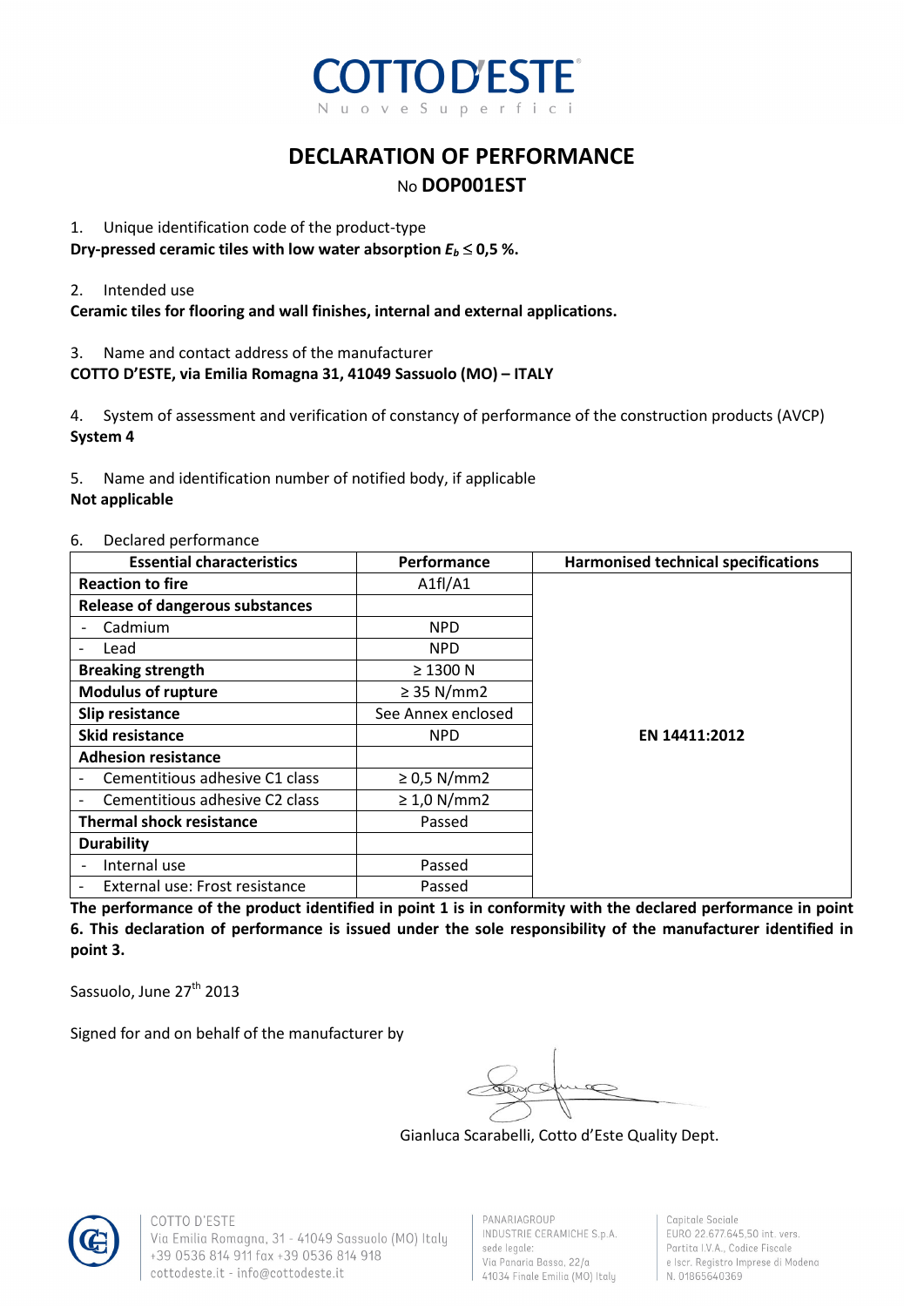

## **Annex to the Declaration Of Performance N. DOP001EST**

| <b>Slip Resistance</b><br><b>BCRA D.M.</b> |                                                                                                                                                                                                      |                  |            |  |  |
|--------------------------------------------|------------------------------------------------------------------------------------------------------------------------------------------------------------------------------------------------------|------------------|------------|--|--|
| <b>Series</b>                              | <b>Products</b>                                                                                                                                                                                      | <b>DIN 51130</b> | 236/1989   |  |  |
| <b>BLUESTONE</b>                           | Cesellata Nat, Cesellata Nat.Rtt.                                                                                                                                                                    | R <sub>10</sub>  | <b>NPD</b> |  |  |
| <b>BLUESTONE</b>                           | Bluestone Lappata, Cesellata Lux                                                                                                                                                                     | <b>NPD</b>       | <b>NPD</b> |  |  |
| <b>BLUESTONE</b>                           | <b>Bluestone Bocciardata Nat</b>                                                                                                                                                                     | R <sub>13</sub>  | >0,50      |  |  |
| <b>BLUESTONE</b>                           | <b>Bluestone Boicciardata Lux</b>                                                                                                                                                                    | R <sub>12</sub>  | <b>NPD</b> |  |  |
| <b>BLUESTONE EVOLUTION</b>                 | Rockstone Grip                                                                                                                                                                                       | R11              | >0,40      |  |  |
| <b>BLUESTONE EVOLUTION</b>                 | Blacksea Nat, Blueocean Nat, Blacksky Honed, Blustar<br>Honed                                                                                                                                        | <b>NPD</b>       | <b>NPD</b> |  |  |
| <b>BUXY</b>                                | Cendre Nat.Rtt, Noisette Nat.Rtt, Caramel Nat.Rtt,<br>Amande Nat.Rtt, Perle Nat.Rtt, Carbon Nat.Rtt, Corail<br><b>Blanc Nat.Rtt</b>                                                                  | R9               | >0,40      |  |  |
| <b>BUXY</b>                                | Cendre Lux, Noisette Lux, Caramel Lux, Amande Lux,<br>Perle Lux, Carbon Lux, Corail Blanc Lux                                                                                                        | <b>NPD</b>       | <b>NPD</b> |  |  |
| <b>BUXY FLAMME'</b>                        | Cendre Flammè Nat.Rtt                                                                                                                                                                                | R12              | >0,40      |  |  |
| <b>BUXY FLAMME'</b>                        | Cendre Flammè Lux                                                                                                                                                                                    | R <sub>10</sub>  | <b>NPD</b> |  |  |
| <b>ELEGANCE</b>                            | Via Condotti Nat.Rtt, Via Montenapoleone Nat.Rtt,<br>Via Farini Nat.Rtt, Via Tornabuoni Nat.Rtt                                                                                                      | <b>NPD</b>       | <b>NPD</b> |  |  |
| <b>ELEGANCE</b>                            | Via Condotti Soft, Via Motenapoleone Soft, Via Farini<br>Soft, Via Tornabuoni Soft.                                                                                                                  | <b>NPD</b>       | <b>NPD</b> |  |  |
| <b>EXEDRA</b>                              | Calacatta Gold Silk, Estremoz Silk, Marfil Silk,<br>Travertino Silk, Amadeus Silk, Pulpis Silk                                                                                                       | <b>NPD</b>       | <b>NPD</b> |  |  |
| <b>EXEDRA</b>                              | Calacatta Silk                                                                                                                                                                                       | <b>NPD</b>       | <b>NPD</b> |  |  |
| <b>OVER</b>                                | Openspace Nat.Rtt, Office Nat.Rtt, Loft Nat.Rtt, Road<br>Nat.Rtt.                                                                                                                                    | R <sub>10</sub>  | >0,40      |  |  |
| <b>OVER</b>                                | Openspace Lux, Office Lux, Loft Lux, Road Lux                                                                                                                                                        | <b>NPD</b>       | <b>NPD</b> |  |  |
| <b>IVORYSTONE</b>                          | I/ST Satinata                                                                                                                                                                                        | <b>NPD</b>       | <b>NPD</b> |  |  |
| PIETRA DI LOIANO                           | Settefonti Patinata                                                                                                                                                                                  | <b>NPD</b>       | <b>NPD</b> |  |  |
| PIETRA DI LOIANO                           | Settefonti Bocciardata, Querceto Bocciardata,<br>Sassomorello Bocciardata, Belpoggio Bocciardata                                                                                                     | R <sub>13</sub>  | >0,40      |  |  |
| <b>PERIGORD</b>                            | Claire De Lune                                                                                                                                                                                       | <b>NPD</b>       | <b>NPD</b> |  |  |
| PIETRATECH                                 | Diamondgres Nat.Rtt, Silvergres Nat.Rtt                                                                                                                                                              | R11              | >0,40      |  |  |
| PIETRATECH                                 | Diamondgres Lux, Silvergres Lux                                                                                                                                                                      | R <sub>10</sub>  | <b>NPD</b> |  |  |
| <b>MATERICA</b>                            | Bianco Rtt, Cenere Rtt, Cemento Rtt, Ardesia Rtt,<br>Avorio Rtt, Sabbia Rtt, Tortora Rtt, Moka Rtt.                                                                                                  | R <sub>10</sub>  | >0,40      |  |  |
| PLEINAIR                                   | Anthracite 14 Rtt, Anthracite 20 Rtt, Anthracite 20<br>Nat, Beige 14 Rtt, Beige 20 Rtt, Beige 20 Nat, Gris 14<br>Rtt, Gris 20 Rtt, Gris 20 Nat, Porphyre 14 Rtt,<br>Porphyre 20 Rtt, Porphyre 20 Nat | R <sub>12</sub>  | >0,50      |  |  |
| CASALI                                     | Ca Del Bosco, Colfiorito                                                                                                                                                                             | R9               | <b>NPD</b> |  |  |
| <b>COUNTRY</b>                             | Kansas, Oregon                                                                                                                                                                                       | R9               | <b>NPD</b> |  |  |



Capitale Sociale EURO 22.677.645,50 int. vers. Partita I.V.A., Codice Fiscale e Iscr. Registro Imprese di Modena N. 01865640369